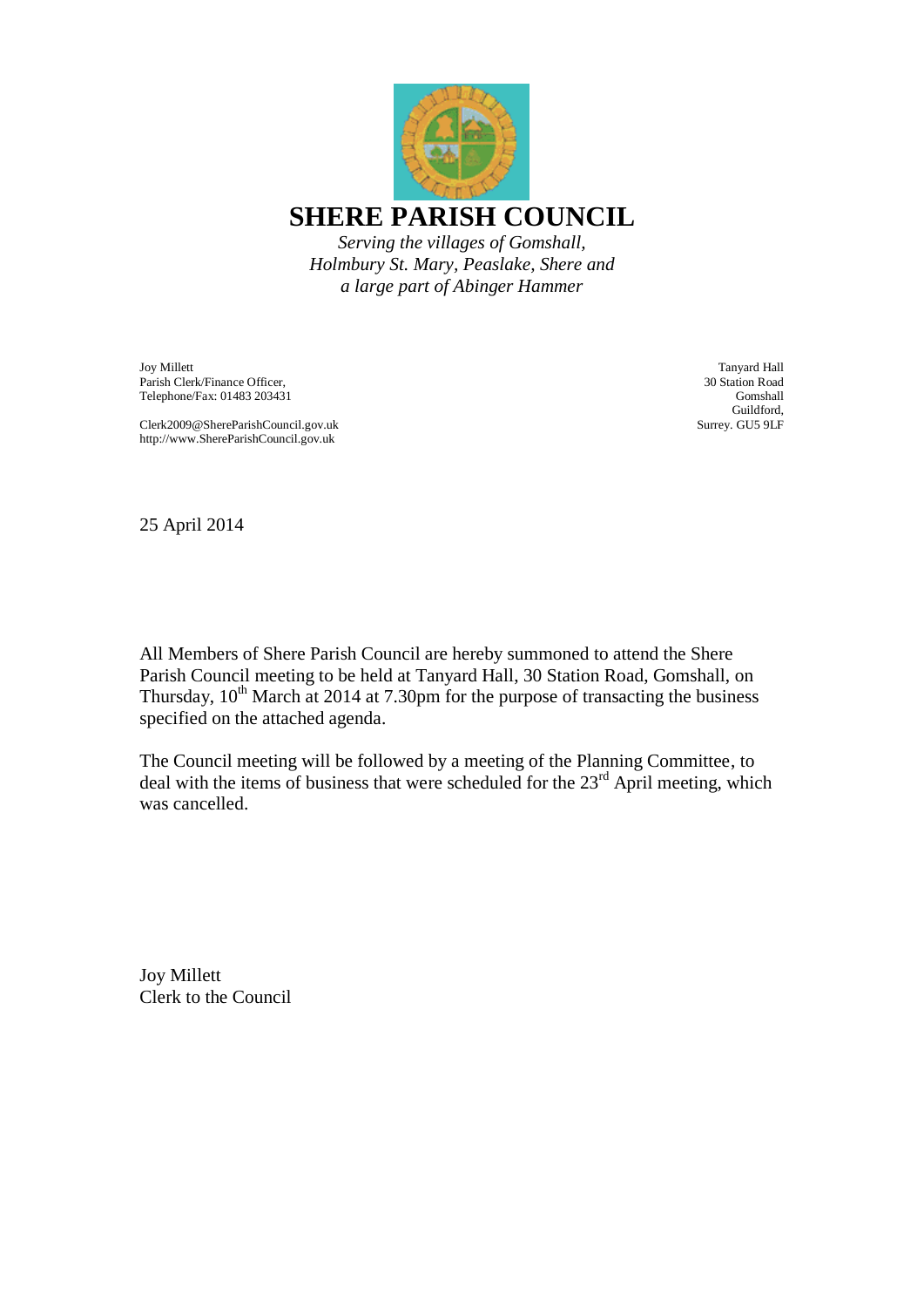

## **SHERE PARISH COUNCIL**

*Serving the villages of Gomshall, Holmbury St. Mary, Peaslake, Shere and a large part of Abinger Hammer*

**Joy Millett Parish Clerk/Finance Officer, Telephone/Fax: 01483 203431**

**Clerk2009@ShereParishCouncil.gov.uk http://www.ShereParishCouncil.gov.uk**

**Tanyard Hall 30 Station Road Gomshall Guildford, Surrey. GU5 9LF**

## **ANNUAL COUNCIL MEETING 7.30PM ON THURSDAY, 1ST MAY 2014 TANYARD HALL, 30 STATION ROAD, GOMSHALL**

## **AGENDA**

| Ref:  | Item:                                                                  | Led by:  |
|-------|------------------------------------------------------------------------|----------|
| 14/26 | <b>Election of Chairman</b>                                            | JM       |
| 14/27 | <b>Declaration of Acceptance of Office</b> to be signed by the newly   | JM       |
|       | elected Chairman                                                       |          |
| 14/28 | <b>Election of Vice-Chairman</b>                                       | Chairman |
| 14/29 | To accept apologies and reasons for absence in accordance              | JM       |
|       | with the Local Government Act 1972, Schedule 12,                       |          |
|       | paragraph 40                                                           |          |
| 14/30 | <b>Declaration of Personal or Prejudicial Interests by Councillors</b> | Chairman |
|       | on any of the agenda items below in accordance with the Local          |          |
|       | Authorities (Model Code of Conduct) Order 2007 -                       |          |
|       | (SI.2007/1159)                                                         |          |
| 14/31 | Declaration of gifts or hospitality over £25. Members are              | Chairman |
|       | reminded that once a declaration of gifts or hospitality has been      |          |
|       | made then a new Form of Financial and other registerable               |          |
|       | interests must be completed                                            |          |
|       | <b>SHORT ADJOURNMENT TO ENABLE THE PUBLIC TO</b>                       |          |
|       | <b>ADDRESS THE COUNCIL</b>                                             |          |
| 14/32 | <b>Casual Vacancy in South West Ward (Peaslake)</b>                    | JM       |
|       | Following the resignation of B Cohen, there is a casual vacancy        |          |
|       | for a Parish Councillor in the South West Ward. Public notice of       |          |
|       | the vacancy has been given and if a request for an election to fill    |          |
|       | the vacancy is signed by ten registered electors of the Parish and     |          |
|       | is received on or before 28 April by the Proper Officer of             |          |
|       | Guildford Borough Council, an election will be held to fill the        |          |
|       | vacancy. Given the time-scale, an up-date on this will be given at     |          |
|       | the meeting.                                                           |          |
|       |                                                                        |          |
|       | If no such notice is received by the Proper Officer, the vacancy       |          |
|       | will be filled by the Parish Council by co-option. (Note: two          |          |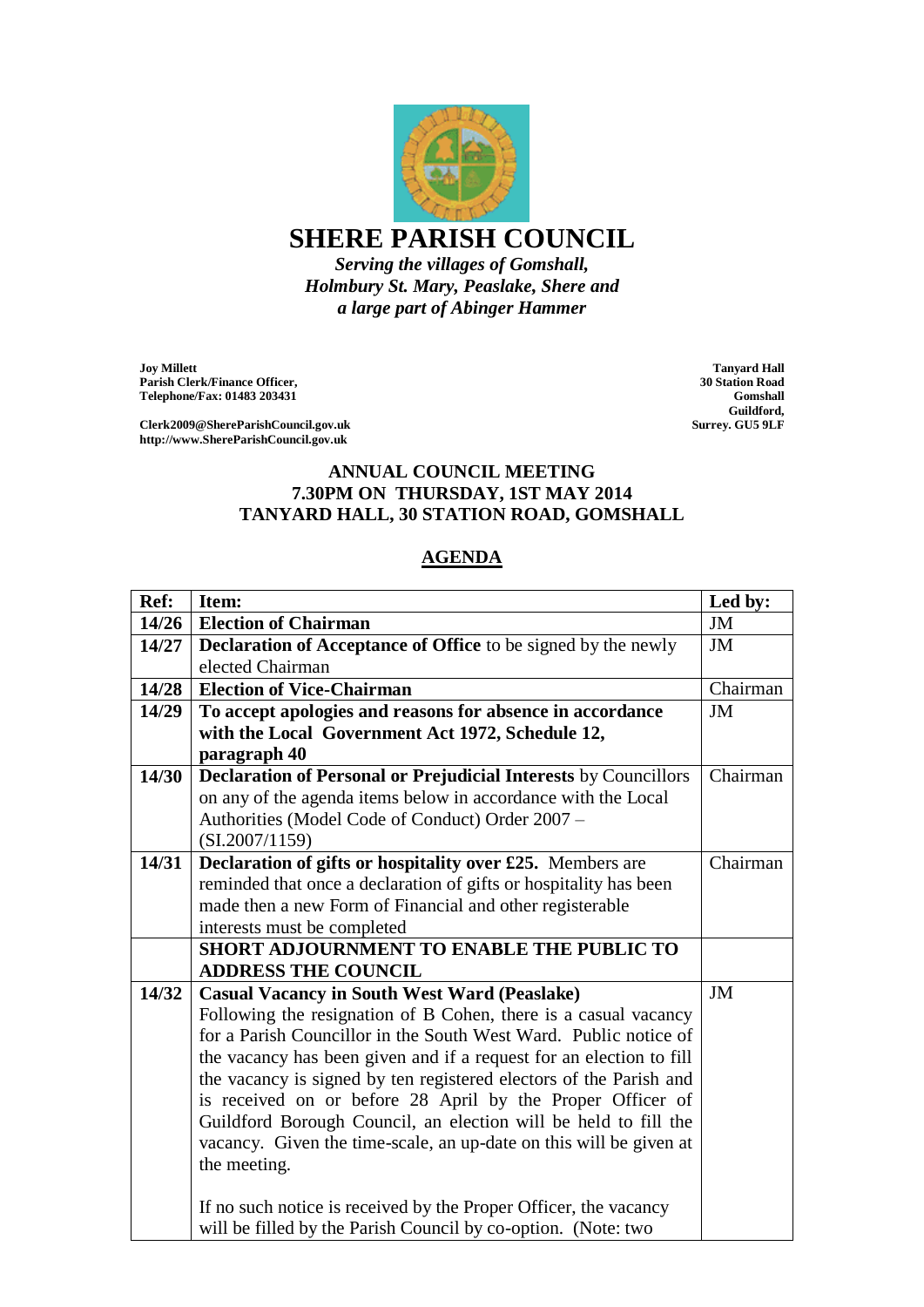|       | expressions of interest in this vacancy have already been            |    |
|-------|----------------------------------------------------------------------|----|
|       | received)                                                            |    |
| 14/33 | Election of the General Purposes Committee – the Committee           | JM |
|       | to comprise of at least six elected Members of the Council with, if  |    |
|       | possible, one Member from each of the four main villages. The        |    |
|       | Chairman and Vice Chairman of the Council will be ex-officio         |    |
|       | members. Current members: Councillors R Davey, C Carlisle, A         |    |
|       | Collingwood, M Taylor Cotter, J Hutton, R Smith, M Urban             |    |
| 14/34 | Election of the Health and Safety Committee $-$ at least four        | JM |
|       | Members with, if possible, one Member from each Ward.                |    |
|       | Current members: C. Brooke, R. Smith, M. Taylor-Cotter, M.           |    |
|       | Urban plus the Chairman and Vice Chairman as ex-officio              |    |
|       | members                                                              |    |
| 14/35 | Election of the Planning Committee $-$ at least one member from      | JM |
|       | each ward plus the Council Chairman & Vice Chairman.                 |    |
|       | Membership is open to all Members of the Council. Current            |    |
|       | members: all Parish Councillors with the exception of                |    |
|       | A Collingwood, J Hutton and J Tenner                                 |    |
| 14/36 | Election of the Finance Committee – the Committee to                 | JM |
|       | comprise of the Chairman, Vice Chairman and at least two other       |    |
|       | members of the Council these being appointed so that each of the     |    |
|       | four villages served by the Council is represented. Current          |    |
|       | members: R. Andrews, C Brooke, R. Davey, C. Carlisle, R.             |    |
|       | Smith, J. Tenner, M. Urban and two vacancies                         |    |
| 14/37 | <b>Election of Human Resources Committee - The Committee to</b>      | JM |
|       | comprise the Chairman and at least three other members of the        |    |
|       | Council, these being appointed so that each of the villages served   |    |
|       | by the Council is represented and so that councillors with           |    |
|       | experience of the strategic management of human resources are        |    |
|       | included, where possible. Current members: R Davey, C Carlisle,      |    |
|       | R Andrews, M Taylor-Cotter and M Fontana                             |    |
| 14/38 | <b>North Ward Working Group (Gomshall and Shere)</b> – all North     | JM |
|       | <b>Ward Councillors</b>                                              |    |
| 14/39 | <b>South East Working Group</b> (Holmbury St. Mary) – all South      | JM |
|       | <b>East Ward Councillors</b>                                         |    |
| 14/40 | <b>South West Ward Working Group (Peaslake) – all South West</b>     | JM |
|       | <b>Ward Councillors</b>                                              |    |
| 14/41 | Holmbury Traffic Working Group (if required by the                   | JM |
|       | <b>Council)</b> – the three South East Ward Councillors and          |    |
|       | representatives of the public as per 2010/11, onwards                |    |
| 4/42  | <b>Shere Traffic Working Group</b> – all North Ward Councillors      | JM |
|       | and representatives of the public as per previously                  |    |
| 14/43 | <b>Management and Strategy Working Group - membership is</b>         | JM |
|       | open to all members of the Council                                   |    |
| 14/44 | Housing Working Group – present members: R Andrews,                  | JM |
|       | C Carlisle, M Taylor-Cotter, J Tenner and one vacancy                |    |
| 14/45 | <b>Complaints Procedure Working Group – C Brooke, M Taylor-</b>      | JM |
|       | Cotter, R Smith and one vacancy                                      |    |
| 14/46 | <b>Decision making Powers - the Council to confirm that decision</b> | JM |
|       | making powers continue to be delegated to the General Purposes,      |    |
|       | Health and Safety and Planning Committees, provided                  |    |
|       | expenditure incurred does not exceed that allowed in the budget.     |    |
|       | (Note: Working Groups have no delegated powers – all                 |    |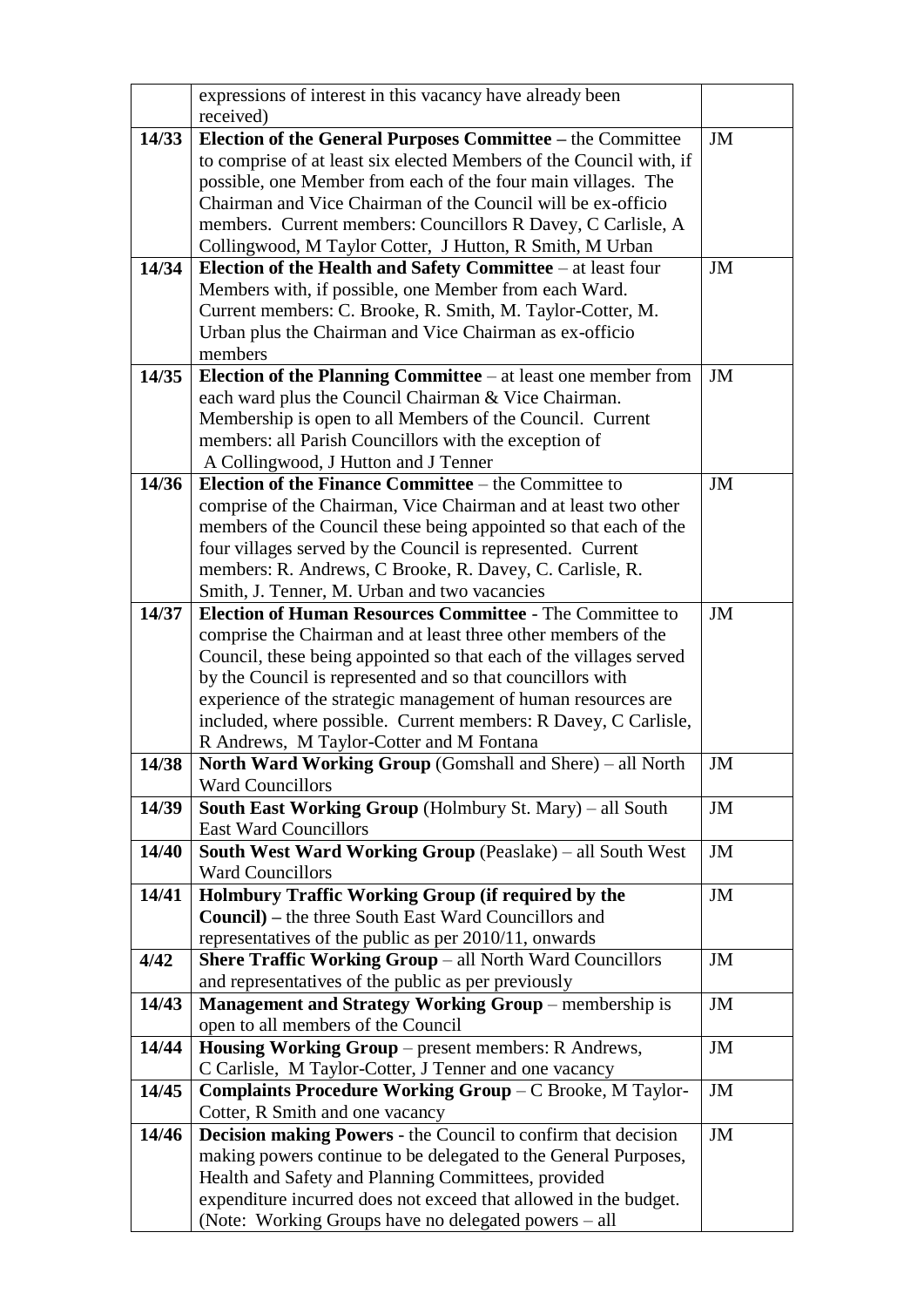|       | recommendations made by a Working Group must be conveyed                                                               |    |
|-------|------------------------------------------------------------------------------------------------------------------------|----|
|       | to the full Council or a Committee for approval.)                                                                      |    |
| 14/47 | Terms of Reference for Committees – the Council to consider                                                            | JM |
|       | whether the terms of reference for all Committees should                                                               |    |
|       | continue as previously agreed. (Councillors to note that all                                                           |    |
|       | Committees have examined a copy of their remit and are happy                                                           |    |
|       | with these.)                                                                                                           |    |
| 14/48 | <b>Appointment of Representatives on outside organisations</b>                                                         | JM |
|       | Peaslake Memorial Hall – from 2011/12 M.                                                                               |    |
|       | Taylor-Cotter.                                                                                                         |    |
|       | Shere Charity for Relief in Need - Mrs Hill,                                                                           |    |
|       | Mrs Simpson, S Neilson. Each individual                                                                                |    |
|       | appointment is for four years.                                                                                         |    |
|       | Shere Recreation Ground – from 2011/12, D                                                                              |    |
|       | Hall, R. Newman (deputy) and B Grover.                                                                                 |    |
|       | Shere Swimming Pool – from 2011/12, M.<br>$\bullet$                                                                    |    |
|       | Taylor-Cotter.                                                                                                         |    |
|       | Shere Village Hall – from 2011/12, Mr. R.                                                                              |    |
|       | Davey.                                                                                                                 |    |
|       | Surrey Association of Parish and Town                                                                                  |    |
|       | Councils $-$ R Smith                                                                                                   |    |
|       | Wasp Bus - from 2011/12, R Andrews.                                                                                    |    |
|       | Holmbury Village Hall – from $2011/12$ , R                                                                             |    |
|       | Andrews.                                                                                                               |    |
|       | Any other representatives?                                                                                             |    |
| 14/49 | <b>Dates of Council meetings</b> – The Council has previously                                                          | JM |
|       | received a list of Council meetings to December 2014                                                                   |    |
| 14/50 | <b>Annual Financial matters</b>                                                                                        | JM |
|       | The Council to confirm that the Council's finances for the<br>a.                                                       |    |
|       | year commencing 1 <sup>st</sup> April 2014, including staff salaries,                                                  |    |
|       | will be conducted in accordance with the budget approved                                                               |    |
|       | by the full Council on 15 January 2014                                                                                 |    |
|       | b. The Clerk to be authorised to issue cheques during the                                                              |    |
|       | financial year 2014/15 for the payment of staff salaries,                                                              |    |
|       | PAYE/superannuation, donations/cemetery grants,                                                                        |    |
|       | monthly contractors' fees, Parish, public toilets and                                                                  |    |
|       | playground maintenance and minor maintenance                                                                           |    |
|       | materials, audit fees, land/hall rents, petty cash, office                                                             |    |
|       | expenses, utility bills, insurance costs, subscriptions,                                                               |    |
|       | Tanyard Hall expenses and pre-authorised orders - all as                                                               |    |
|       | allowed for in the budget for 2014/15. The cheques to be                                                               |    |
|       | signed by two Councillors and the Clerk and reported to                                                                |    |
|       | the next meeting of the full Council<br>Insurance – the Council to verify that its current insurance<br>$\mathbf{c}$ . |    |
|       | cover is adequate                                                                                                      |    |
|       | The Council to consider whether it will continue with the<br>d.                                                        |    |
|       | current Banking arrangements                                                                                           |    |
|       | e. Appointment of Internal Auditor – the Council to confirm                                                            |    |
|       | the appointment of the Internal Auditor for the year                                                                   |    |
|       | 2014/15                                                                                                                |    |
|       | The Council to appoint the Chairman to undertake the<br>f.                                                             |    |
|       | regular financial checks in accordance with the Financial                                                              |    |
|       | Regulations                                                                                                            |    |